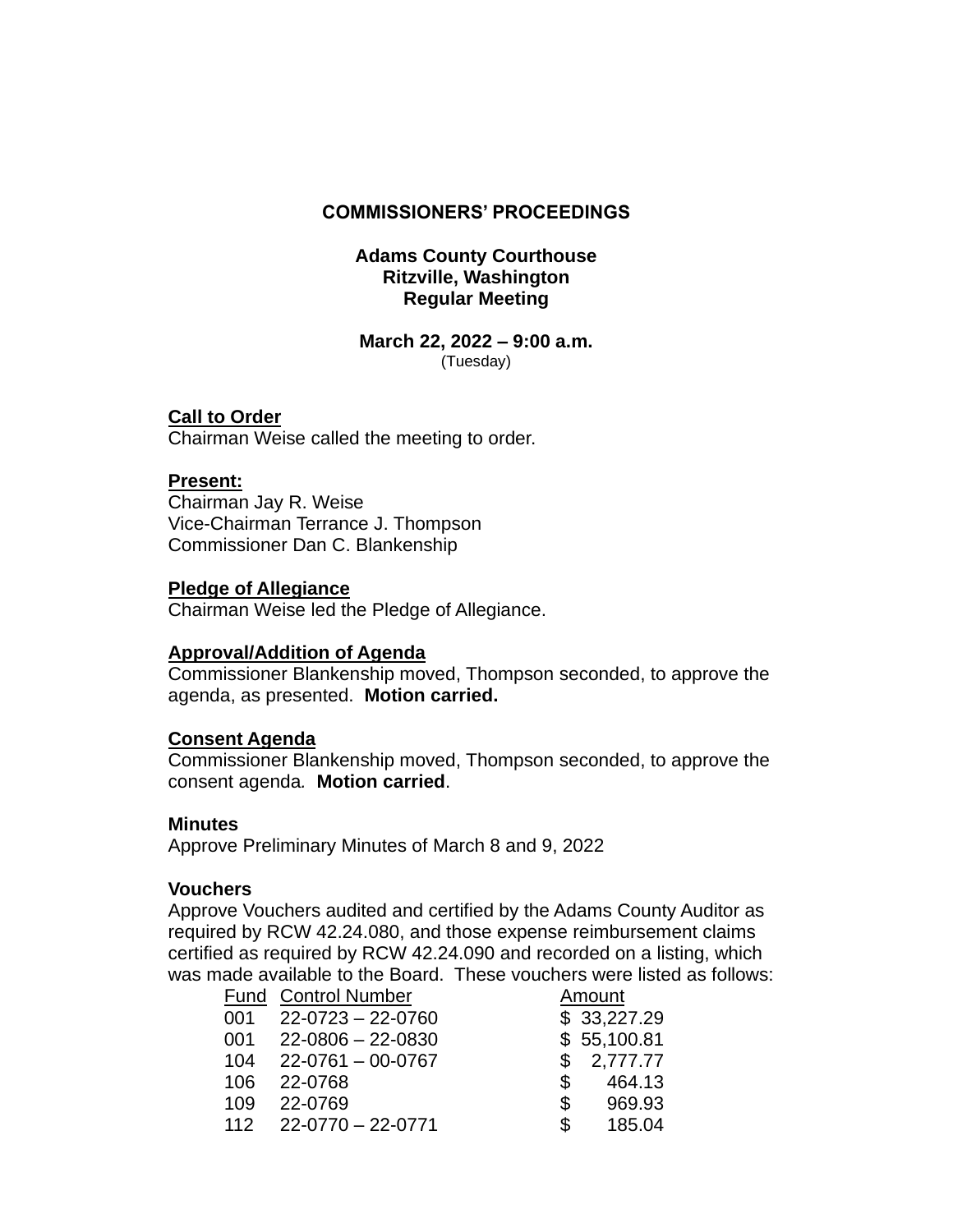| 123 | $22-0772 - 22-0774$     | \$23,310.00    |
|-----|-------------------------|----------------|
| 166 | 22-0775                 | \$<br>30.00    |
| 502 | $22 - 0776 - 22 - 0781$ | \$<br>2,991.50 |
| 108 | 352                     | \$<br>752.91   |
| 115 | $353 - 358$             | \$86,147.46    |
| 401 | $359 - 361$             | \$14,077.71    |
| 501 | $362 - 363$             | \$<br>1,274.22 |
| 590 | $364 - 372$             | \$43,038.23    |
|     | <b>TOTAL</b>            | \$264,347.00   |
|     |                         |                |

Approval of Resolution No. R-009-2022 In the Matter of Tax Levies Certification for 2022 and County Population Certification as of April 1, 2021

**Director Appointment Adams County Noxious Weed Board** Approval of appointment of Richard Lynn Kulm, Lind, to the Adams County Noxious Weed Board to fill an unexpired vacant term of Director, Section #5, effective March 1, 2022 through March 1, 2026

# **Agreement 22ASO2613(1) Integrated Health Care Services**

Approval of Agreement 22ASO2613, Amendment #1, with Spokane County, a political subdivision of the State of Washington, by and between Spokane County Regional Behavioral Health (SCRBH), a division of Spokane County Community Services, Housing, and Community Development Department (CSHCD), (hereinafter "CSHCD SCRBH"), and contractor identified as Adams County Integrated Health Care Services for an additional \$264,384 for a total contract award of \$481,026 for the purpose of funding/supporting Recovery Navigator Program. **Motion carried.**

# **Resolution No. R-010-2022 Booker Road Overlay #2 Project** Approval of Resolution No. R-010-2022 In the Matter of Notice to Contractors for the Booker Road Overlay #2 Project. Bid opening will be held Tuesday, April 26, 2022 at 1:30 p.m. in Room 202 of the Adams

County Courthouse, Ritzville.

# **Permanent Minutes Signed**

March 1 and 2, 2022

# **Resolution No. R-009-2002 Tax Levies Certification for 2022**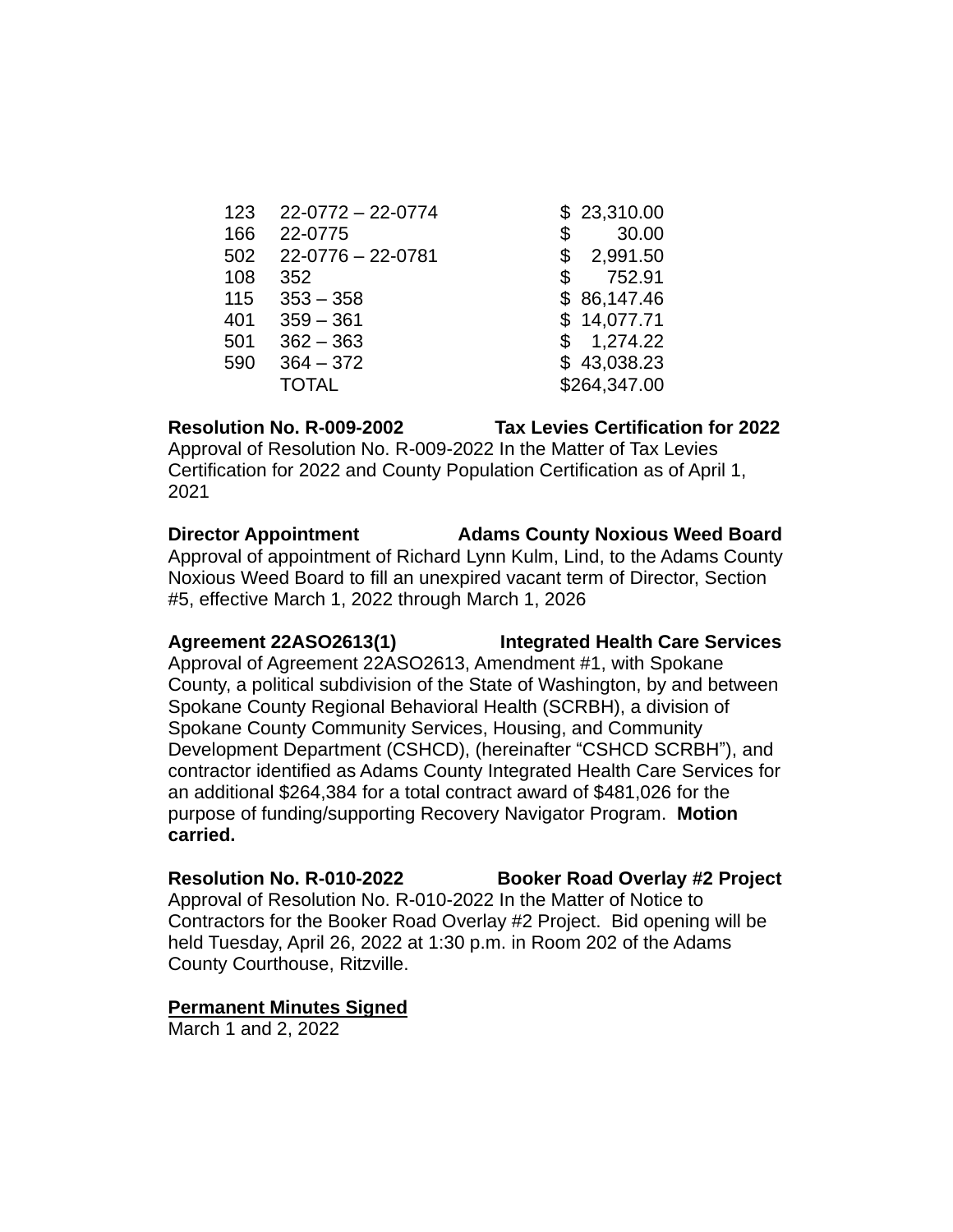# **Correspondence**

Notice of Marijuana License Application re: Haystack, 1199 W. Cunningham Road, Suite B1, Othello *(Change of Corporate Officers/Stockholders Application)*

Mayor Paula Bell, Town of Lind re: Town's Interest in Parcel #1733120535105 – (Auditor's File Number 302766)

# **Board Updates**

Commissioner Thompson reported on his attendance at the People Against Illegal Drugs (P.A.I.D.) meeting and the Adams County Development Council (ACDC) meeting.

Commissioner Weise reported he will be at the Washington Counties Risk Pool (WCRP) Conference March 24-25<sup>th</sup>, 2022 and requested and received confirmation that Commissioner Blankenship will attend the Martin Hall Meeting on Thursday, March 24, 2022, in his place.

# **Board Discussion/Decision Items**

**Department Update Amalia Perez Human Resources** Human Resource Manager Perez reported on departmental activities. Language Link, a telephone translation service, was reviewed.

# **Department Update C'Brien/Yaeger Public Works**

Public Works Director O'Brien provided the weekly update on road maintenance; fairgrounds maintenance; solid waste; and, staffing. Engineer Yaeger provided engineering updates on Booker Road Overlay #2 Project; Bridge #415-3 (Booker Road) guardrail support repairs; and, Drainage Structure #77-2 (Suko Road) Deck Replacement Project. Additionally, O'Brien reviewed fuel prices and the potential impact rising costs may have on interdepartmental rental rates.

# Solid Waste

Director O'Brien reported the special waste handling fee goes into effect on April 1, 2022. Summer hours will begin April 5, 2022 at the Bruce Transfer Station (Tuesday through Saturday). Ritzville days will remain the same (Wednesday and Saturday).

# Maintenance Department Summer Hours

Director O'Brien reported the entire maintenance department will begin summer hours consisting of ten-hour days, four days per week, on April 4, 2022 (Monday through Thursday).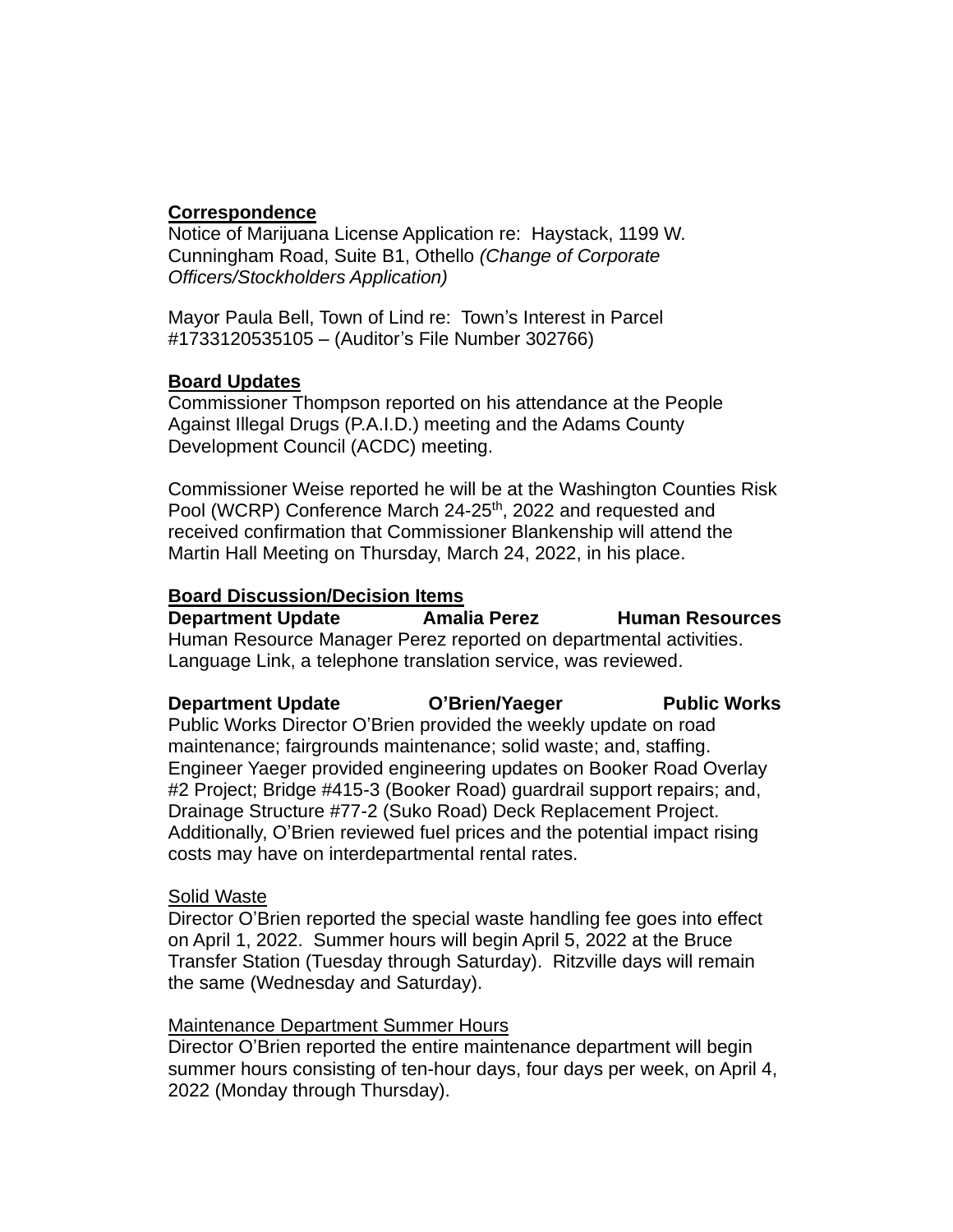# Temporary Summer Help

Public Works Director O'Brien requested and received consensus authorization to begin the process of advertising for temporary, summer help.

# CRABoard Certification

Commissioner Blankenship moved, Thompson seconded, to authorize the Chairman sign the CRABoard 2021 reports which include the Traffic Law Enforcement Certification; Fish Passage Barrier Removal Certification; Annual Certification; Annual Construction Report; County Arterial Preservation Report; and, Maintenance Management Annual Certification. **Motion carried.**

# **Other Business**

# Town of Lind

The Board reviewed a request from Mayor Paula Bell, Town of Lind, regarding a transfer/purchase of property in the Town of Lind, owned by Adams County. No action was taken pending further discussion

## WaTech Service Level Agreement – GIS Department

Commissioner Thompson moved, Blankenship seconded, to authorize the Chairman to electronically sign Service Level Agreement, Number 2022- 001 (SLA), between Washington State Consolidated Technology Services (CTS), hereinafter referred to as Washington Technology Solutions (WaTech), and Adams County for renewal of Web based services in an amount not to exceed \$6,000. **Motion carried.**

## **Executive Session**

At 11:03 a.m. Chairman Weise announced the Board would recess into Executive Session for sixty (60) minutes under RCW 42.30.110(1)(i) – "…to discuss with legal counsel representing the agency litigation or potential litigation…". No action is anticipated. Additionally present were Prosecutor Flyckt; Civil Deputy Prosecutor Barden; and, Sheriff Wagner.

At 12:03 p.m. the Board reconvened from Executive Session. No action taken.

At 12:07 p.m. Chairman Weise announced the Board would recess back into Executive Session for fifteen (15) minutes under RCW 42.30.110(1)(i) – "…to discuss with legal counsel representing the agency litigation or potential litigation…". No action is anticipated. Additionally present were Prosecutor Flyckt; Civil Deputy Prosecutor Barden; and, Sheriff Wagner.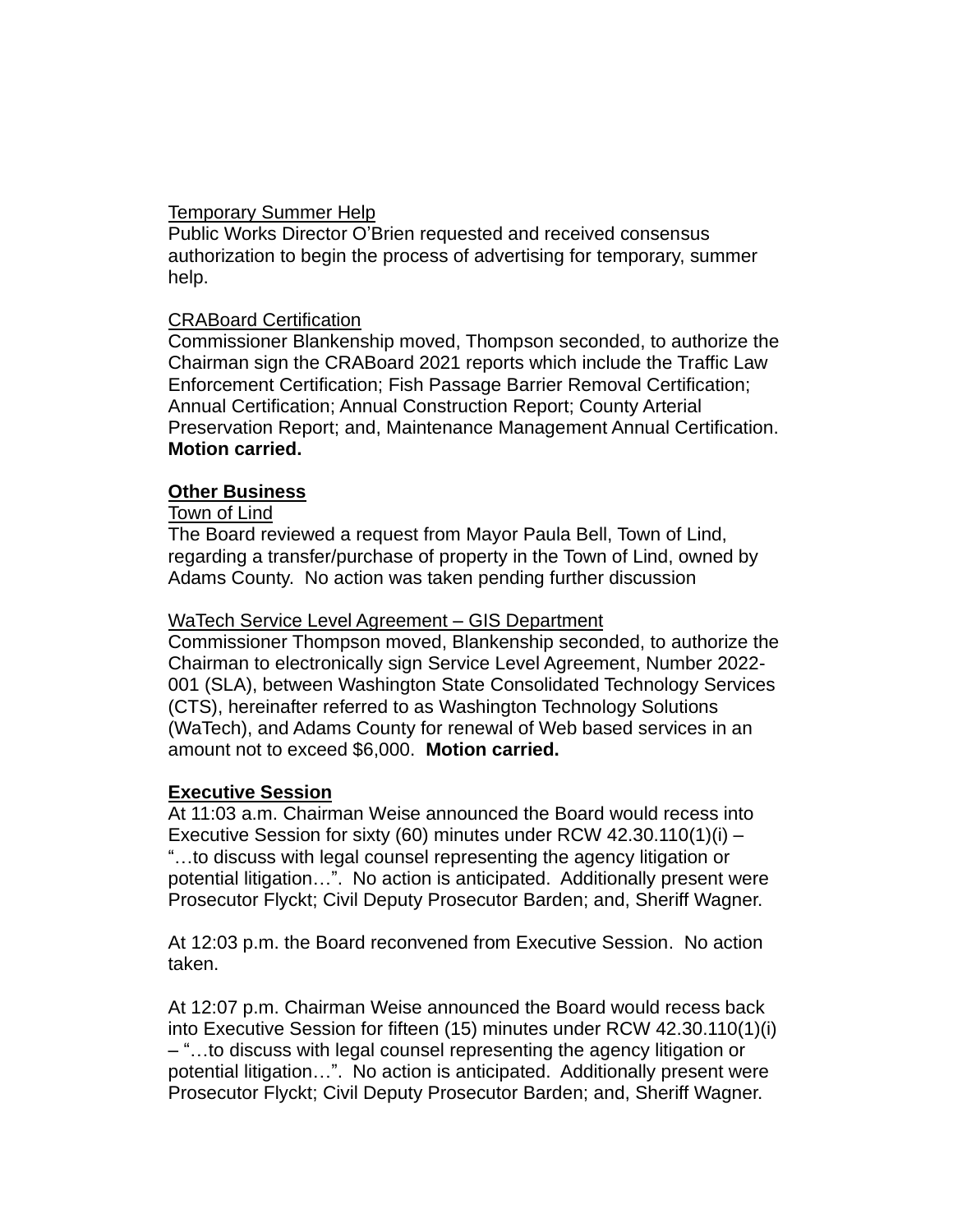At 12:18 p.m. the Board reconvened from Executive Session. No action taken.

At 12:20 p.m. Chairman Weise announced the Board would recess back into Executive Session for thirty (30) minutes under RCW 42.30.110(1)(g) – "To evaluate the qualifications of an applicant for public employment or to review the performance of a public employee"; and, RCW  $42.30.110(1)(i) -$ "...to discuss with legal counsel representing the agency litigation or potential litigation…". No action is anticipated. Additionally present were Prosecutor Flyckt; Civil Deputy Prosecutor Barden; and, Public Works Director O'Brien.

At 12:50 p.m. the Board reconvened from Executive Session. No action taken.

#### **Adjournment @ 1:17 p.m.**

Submitted: s/Patricia J. Phillips, CMC Clerk of the Board

Edited and Approved:

BOARD OF COUNTY COMMISSIONERS ADAMS COUNTY, WASHINGTON s/Jay R. Weise, Chairman s/Terrance J. Thompson, Vice-Chairman s/Dan C. Blankenship, Commissioner

#### **RESOLUTION NO. R-009-2022**

#### **ORDER OF BOARD OF COUNTY COMMISSIONERS ADAMS COUNTY, WASHINGTON**

#### **IN THE MATTER OF TAX LEVIES CERTIFICATION FOR 2022 AND COUNTY POPULATION CERTIFICATION AS OF APRIL 1, 2021**

**WHEREAS**, the attached document stipulates levy requests provided to the Board of County Commissioners for collection in 2022;

**THEREFORE BE IT HEREBY RESOLVED** that the attached tax levies are certified to the Adams County Assessor; and,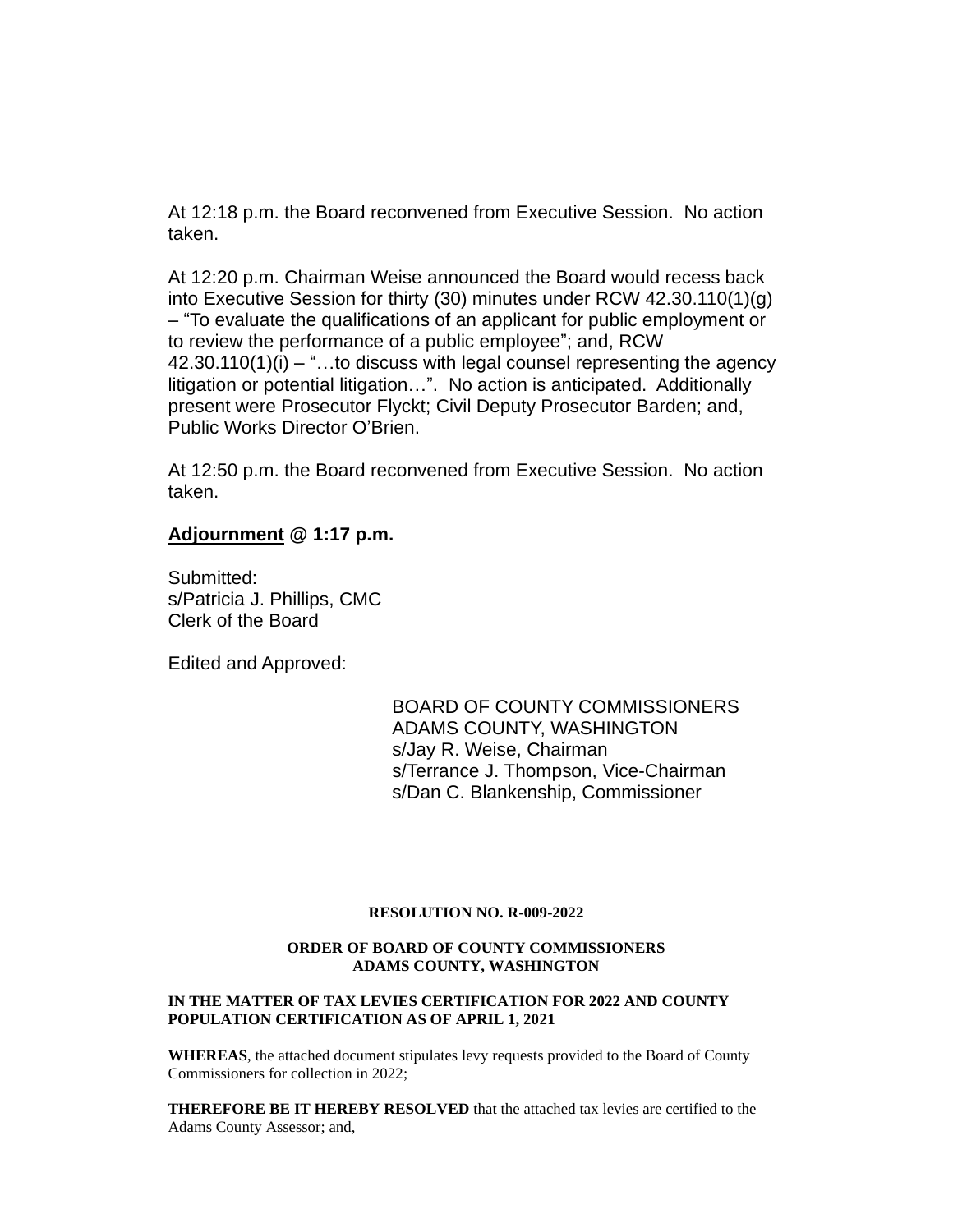**BE IT FURTHER RESOLVED** that Adams County population is hereby certified at 20,800 as of April 1, 2021 as transmitted by the Office of Financial Management, Olympia, Washington.

**DATED** this 22nd day of March, 2022.

BOARD OF COUNTY COMMISSIONERS ADAMS COUNTY, WASHINGTON s/Jay R. Weise, Chairman s/Terrance J. Thompson, Vice-Chairman s/Dan C. Blankenship, Commissioner

ATTEST: s/Patricia J. Phillips, CMC Clerk of the Board

#### **RESOLUTION NO. R-010-2022**

#### **NOTICE TO CONTRACTORS County of Adams Department of Public Works Ritzville, Washington**

**Sealed bids will be received** by Adams County at the office of the Board of County Commissioners located in the courthouse at 210 W. Broadway, Ritzville, Washington 99169, **until 1:30 p.m., Tuesday, April 26, 2022** and will be opened and publicly read on **April 26, 2022** at 1:30 p.m. for the following construction improvements:

#### **Booker Road Overlay #2 Project (CRP-195), M.P 8.03 to M.P 12.01 by rehabilitation of the roadway by pavement repair, asphalt surface overlay and other work, all in accordance with the attached Contract Plans, these Contract Provisions, and the Standard Specifications.**

All bid proposals shall be accompanied by a bid proposal deposit in cash, certified check, cashier's check or surety bond in amount equal to five percent (5%) of the amount of such bid proposal. Should the successful bidder fail to enter into such contract and furnish satisfactory performance bond within the time stated in the specifications, the bid proposal deposit shall be forfeited to the County of Adams. All checks and bonds shall be made payable to the Adams County Treasurer.

The Board of Adams County Commissioners reserves the right to reject any or all bids, to waive informalities or irregularities in the bids or in the bidding, if the best interest of Adams County will be served, or to accept the bid, which in their opinion best serves the interest of Adams County.

Maps, plans, specifications, and proposals may be obtained from the office of the Department of Public Works, 210 W. Alder, Ritzville, Washington, 99169; phone (509) 659-3276.